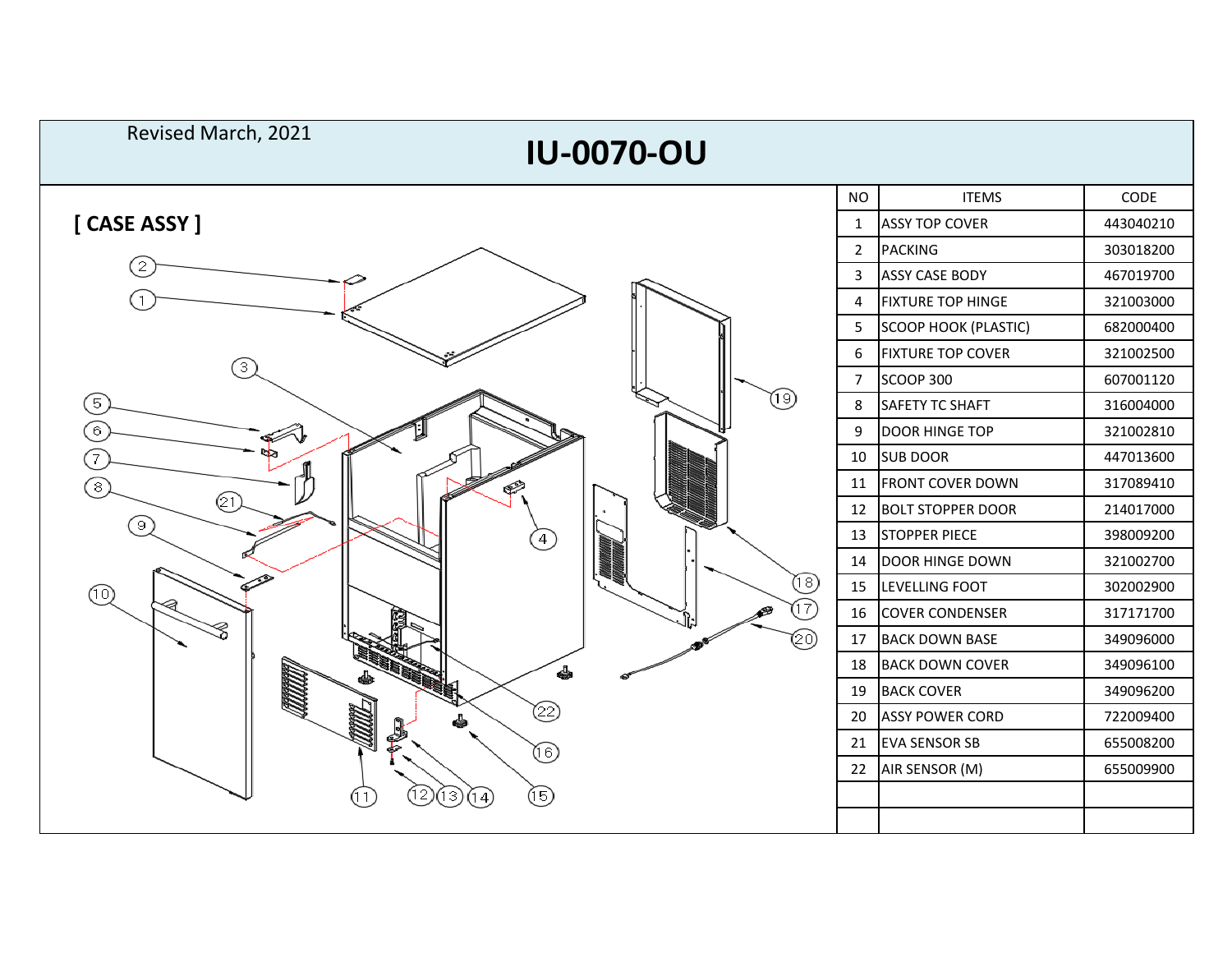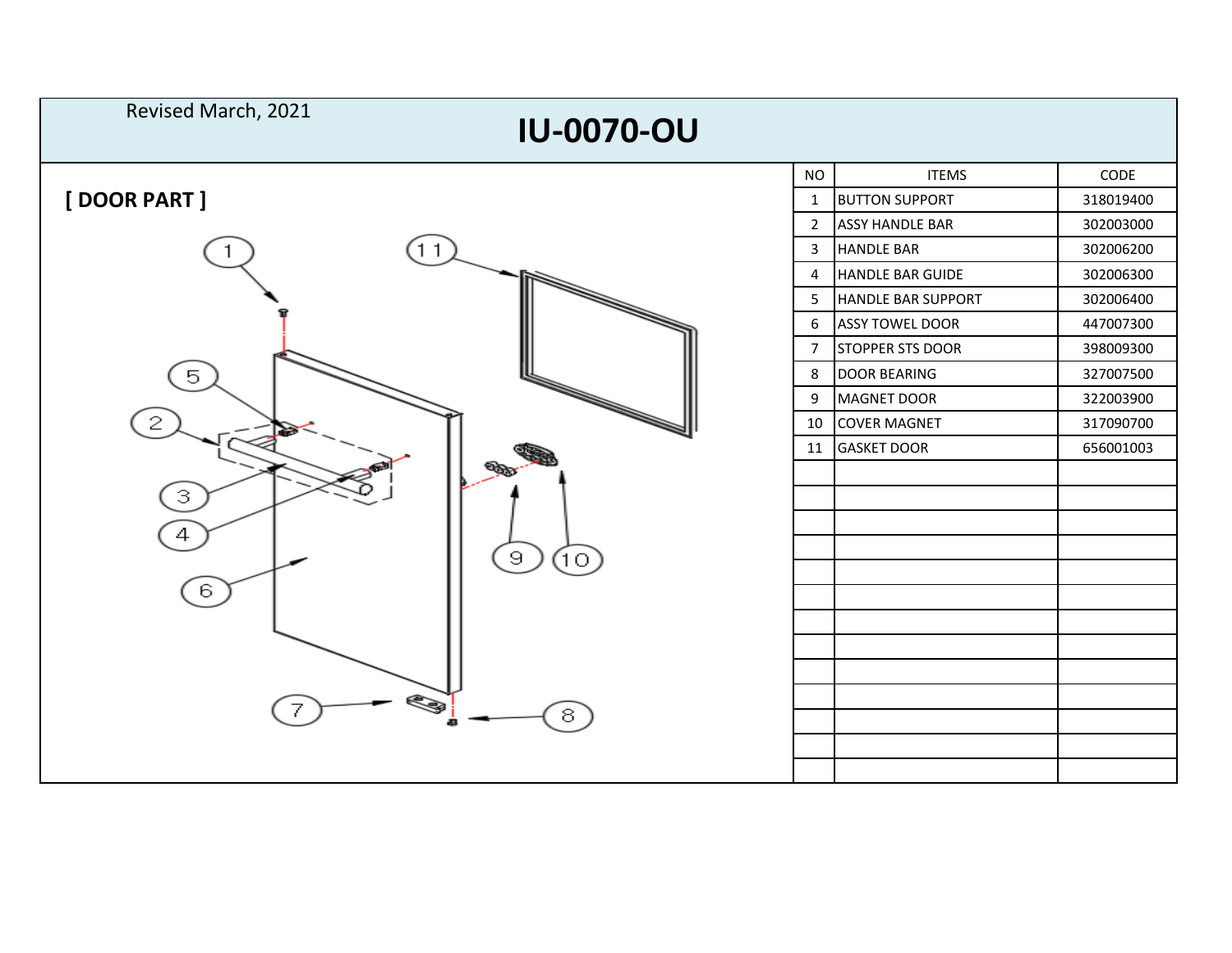| Revised March, 2021<br><b>IU-0070-OU</b> |                |                         |           |  |  |
|------------------------------------------|----------------|-------------------------|-----------|--|--|
|                                          | <b>NO</b>      | <b>ITEMS</b>            | CODE      |  |  |
| [ CONTROL BOX ASSY ]                     | $\overline{2}$ | <b>COVER SWITCH</b>     | 355008900 |  |  |
|                                          | $\mathbf{3}$   | <b>SWITCH</b>           | 355013300 |  |  |
|                                          | 4              | <b>ASSY MAIN PCB</b>    | 415009704 |  |  |
| 4                                        | 5              | <b>CONTROL BOX ASSY</b> | 374143500 |  |  |
| З<br>☜<br>5<br>3<br>$\mathcal{P}$        |                |                         |           |  |  |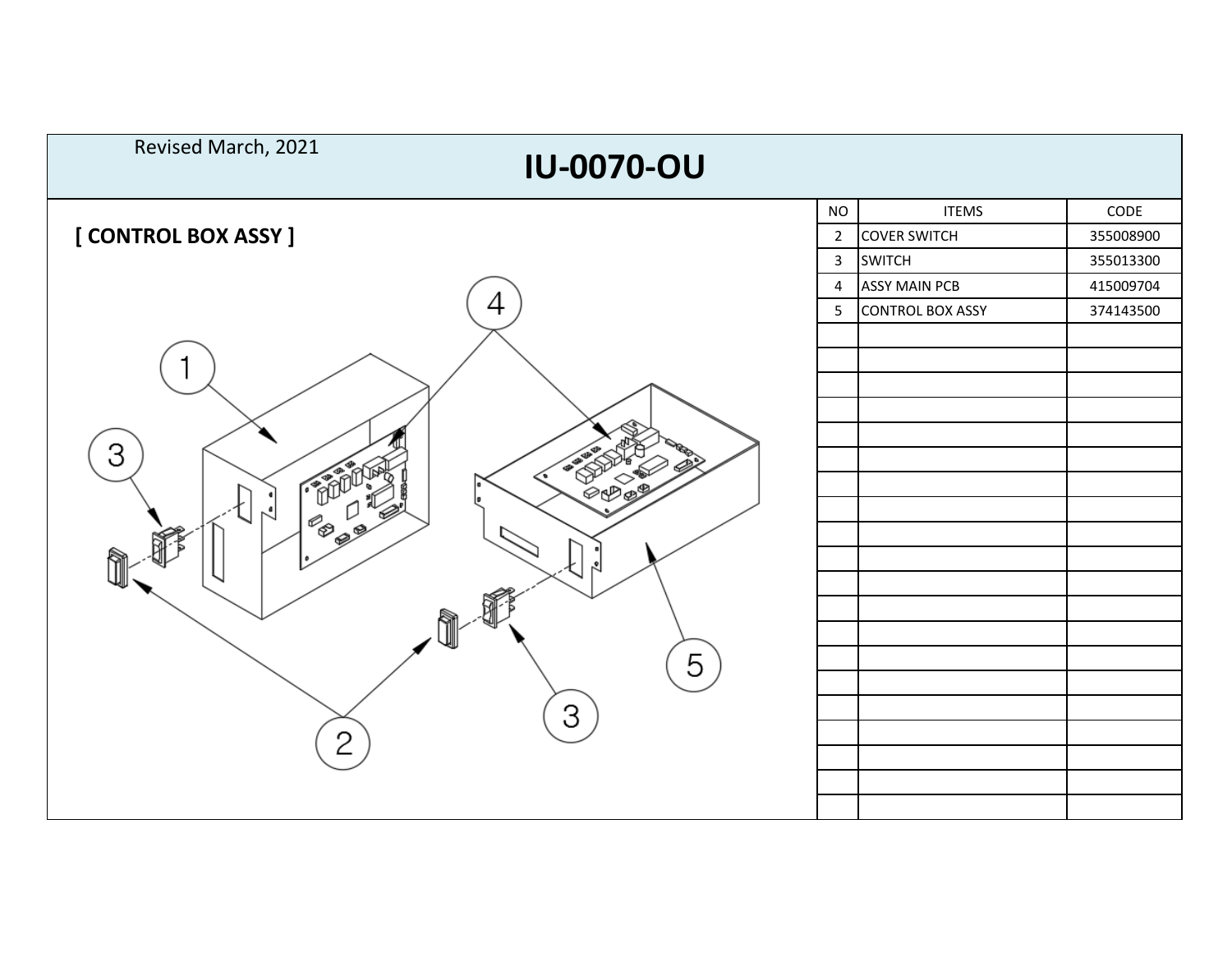| Revised March, 2021<br><b>IU-0070-OU</b> |                       |                           |           |  |  |
|------------------------------------------|-----------------------|---------------------------|-----------|--|--|
|                                          | <b>NO</b>             | <b>ITEMS</b>              | CODE      |  |  |
| [ WATER TROUGH ASSY ]                    | $\mathbf{1}$          | <b>WATER TROUGH COVER</b> | 317090600 |  |  |
| 14                                       | $\overline{2}$        | <b>WATER TROUGH</b>       | 604001400 |  |  |
| $\left 3\right\rangle$<br>∿ปิ            | 3                     | <b>OVER FLOW PIPE</b>     | 303017400 |  |  |
| $\overline{4}$                           | 4                     | <b>PACKING OVER FLOW</b>  | 303016600 |  |  |
| $\sqrt{5}$                               | 5                     | PACKING NIPPLE            | 303005501 |  |  |
| 13)                                      | 6                     | <b>BOLT</b>               | 610018000 |  |  |
| $6^{\circ}$<br>$\textcircled{\tiny{\#}}$ | $\overline{7}$        | <b>STRAINER</b>           | 605001101 |  |  |
|                                          | $\left[2\right]$<br>8 | <b>BOLT</b>               | 214015500 |  |  |
|                                          | 9                     | <b>NOZZLE FRAME ASSY</b>  | 466003700 |  |  |
| 12)<br>(11)                              | 10                    | NOZZLE FRAME              | 348008100 |  |  |
|                                          | 11                    | <b>COVER NOZZLE</b>       | 303022100 |  |  |
| 15)<br>10                                | 12                    | HOSE NOZZLE               | 229011400 |  |  |
| <b>COLEBBER</b><br>$\left[5\right]$      | 13                    | <b>NUT</b>                | 215007500 |  |  |
| $\mathbf{B}$<br>$\overline{9}$           | 14                    | <b>RUBBER PIPE</b>        | 211007600 |  |  |
|                                          | 15                    | PLUG                      | 303022000 |  |  |
|                                          |                       |                           |           |  |  |
|                                          |                       |                           |           |  |  |
|                                          |                       |                           |           |  |  |
|                                          |                       |                           |           |  |  |
|                                          |                       |                           |           |  |  |
|                                          |                       |                           |           |  |  |
|                                          |                       |                           |           |  |  |
|                                          |                       |                           |           |  |  |
|                                          |                       |                           |           |  |  |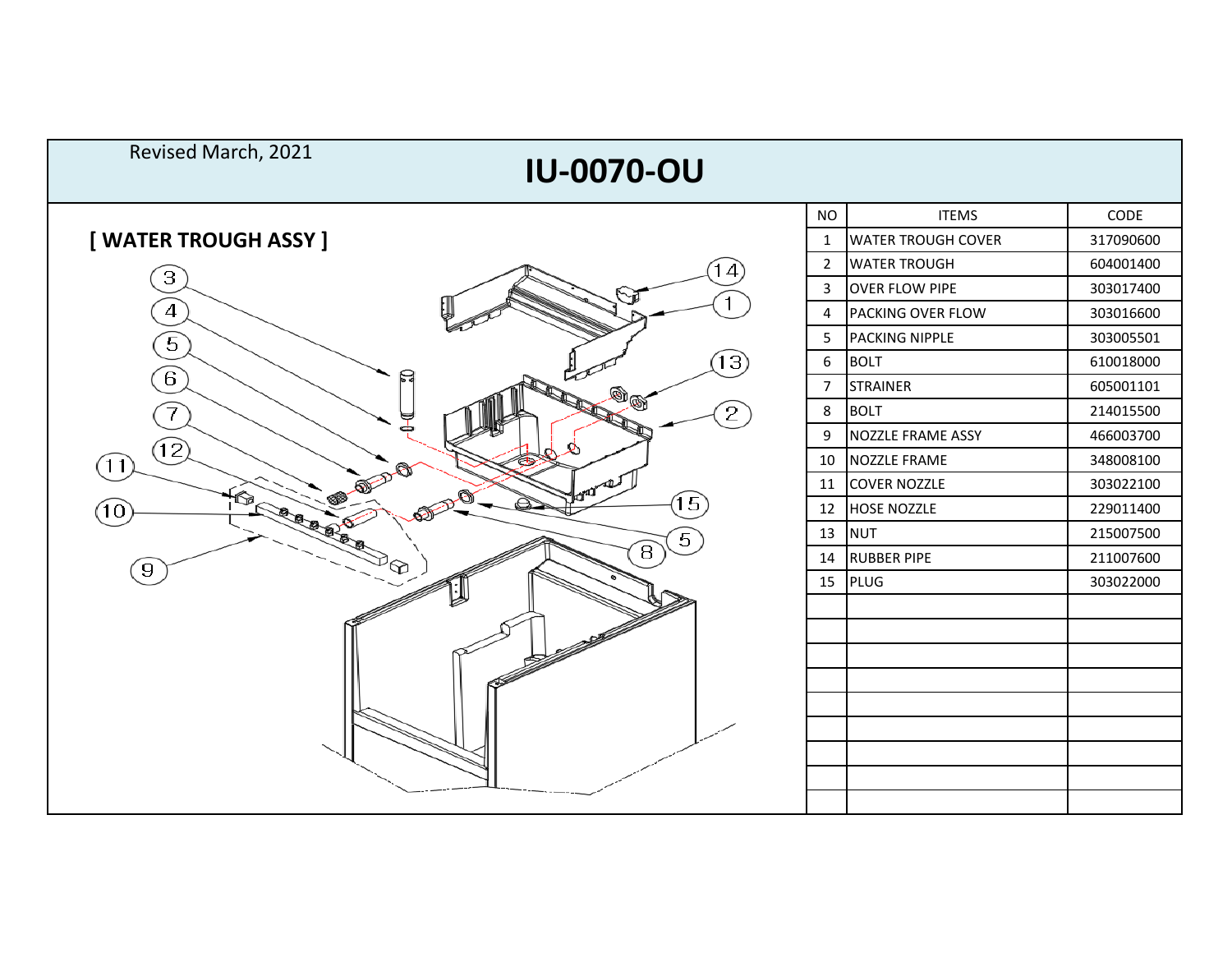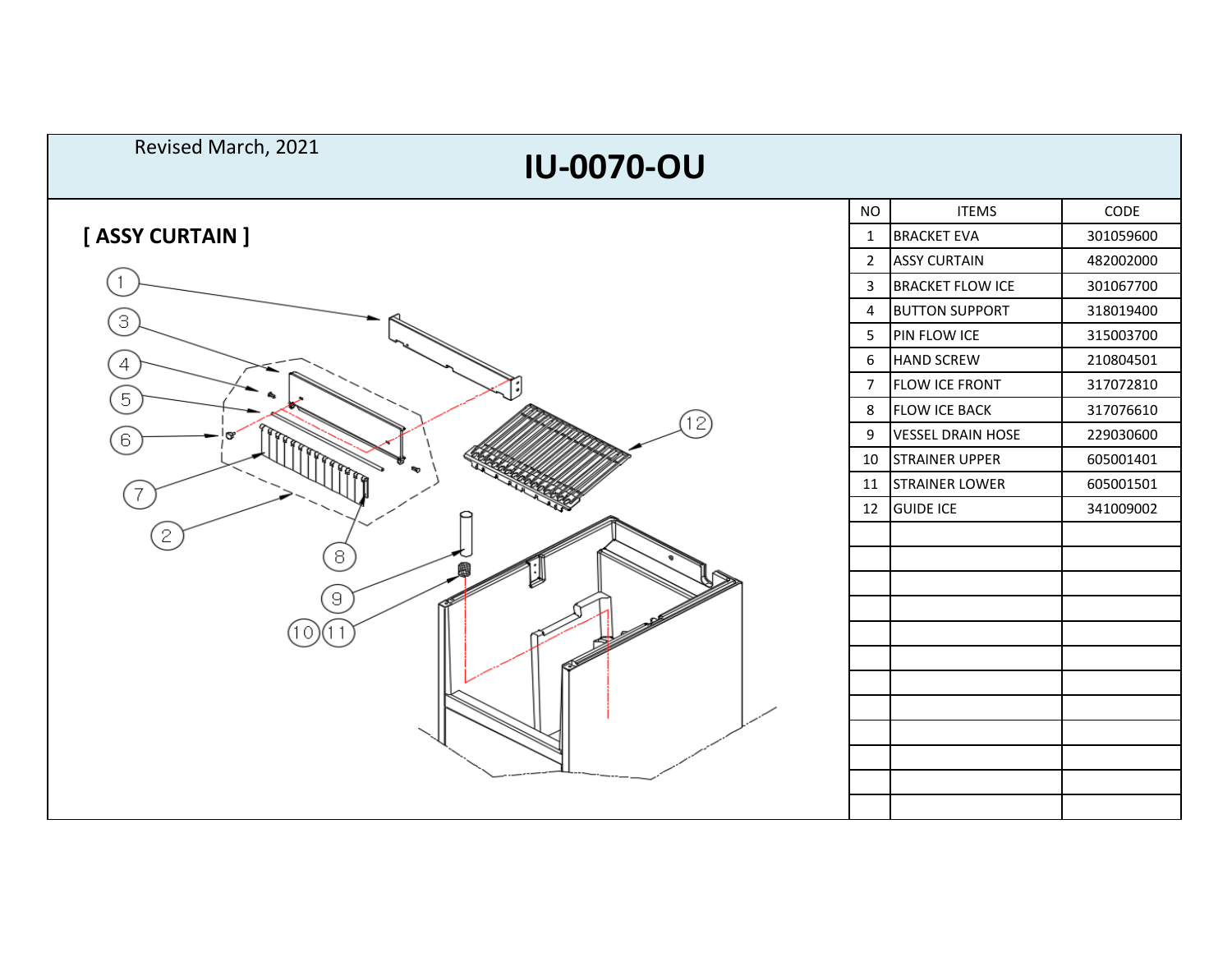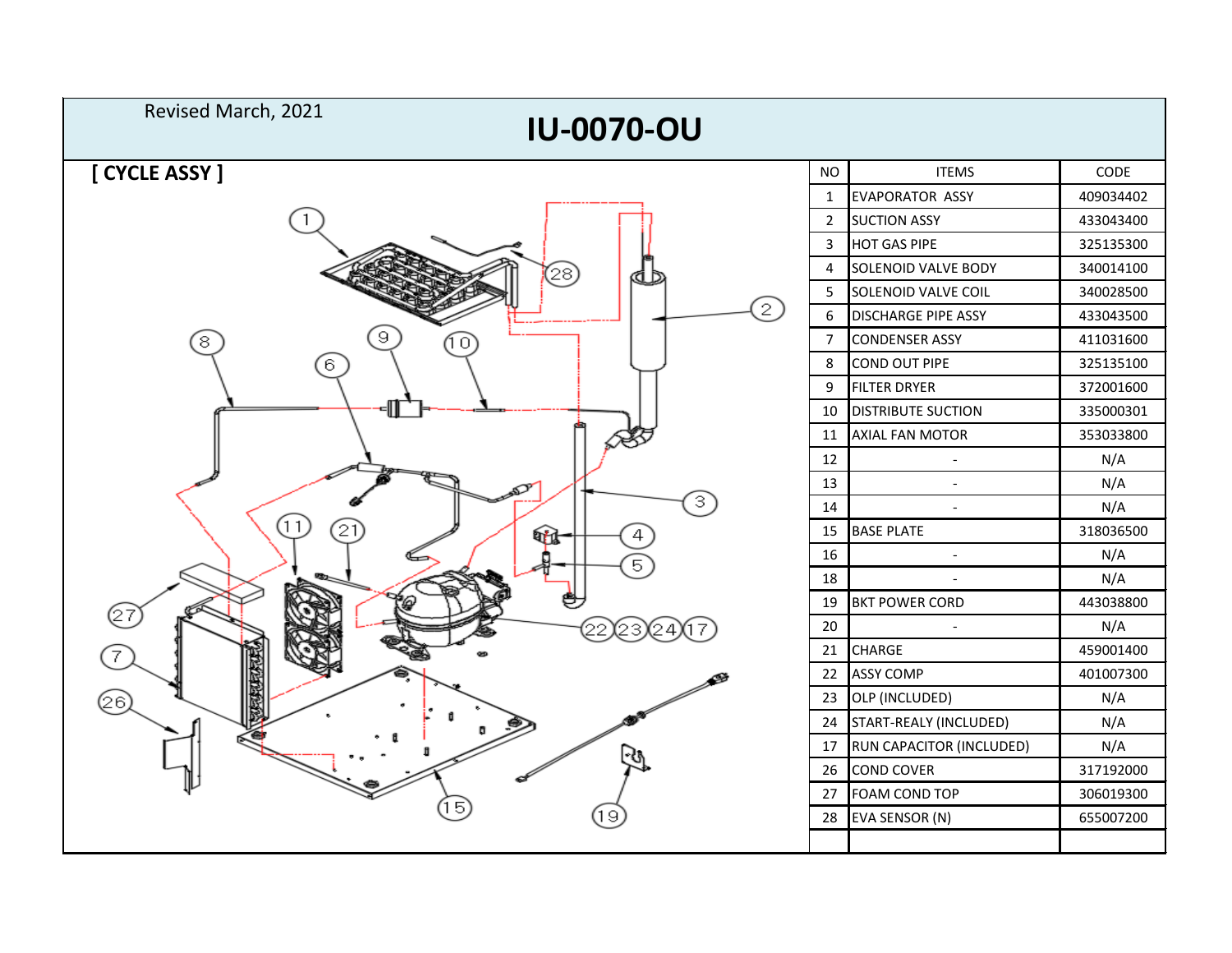